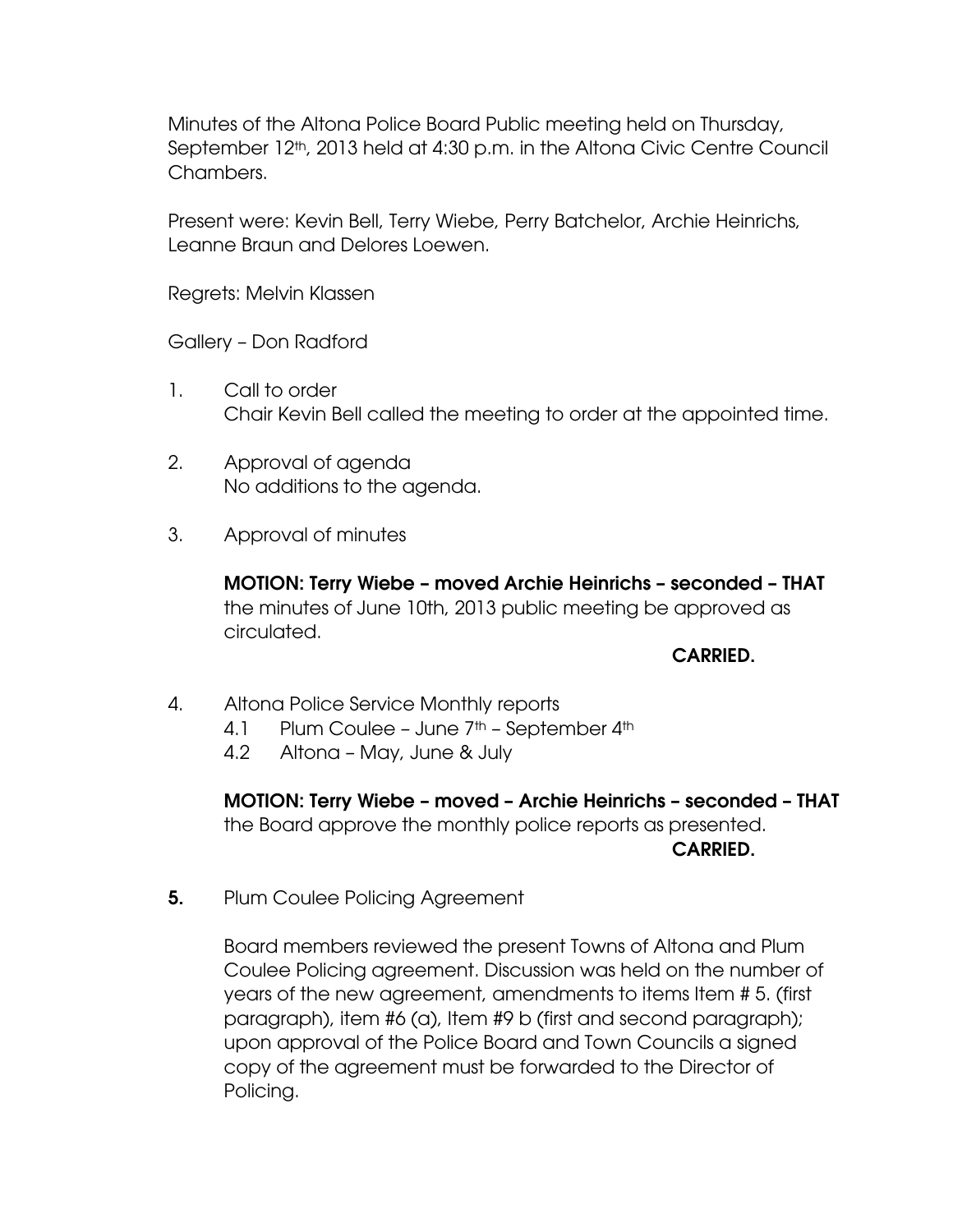**MOTION: Leanne Braun – moved Kevin Bell – seconded – THAT** the Memorandum of Understanding between the Towns of Altona and Plum Coulee has been reviewed;

**AND THAT** the Altona Police Board tasks the Chief of Police to revise the presented Memorandum of Understanding as per Board discussions regarding Item # 5. (first paragraph), item #6 (a), Item #9 b (first and second paragraph);

**AND THAT** the amended Memorandum of Understanding be forwarded via email to all Board members for final approval. **CARRIED.** 

6. D.A. Security Agreement

Chief Batchelor reported that D.A. Security has been providing guarding services for the Altona Police Service. This has worked very well, the present agreement requires renewal. Chief Batchelor will review the agreement with the owner of D.A. Security and report back to the board at their next meeting.

7. Full Dispatch

Chief Batchelor reported that the Altona Police Service is working towards having all calls go through dispatch instead of our present system; where calls are relayed from our office to the Officer's on duty cell phone. This is something that the Service is looking at implementing in the future.

- 8. Fine Option Agreement Chief Batchelor reviewed the fine option agreement. Chair Kevin Bell to sign agreement on behalf of the Altona Police Board.
- 9. Review of Procedures & Policies Board members tabled the review of procedures & policies to a future meeting. Discussion was held on vision/mission statements. Board members agreed to continue discussions on the statements at their next meeting.
- 10. Correspondence
	- 10.1 Review of response for the letter addressing additional police officer